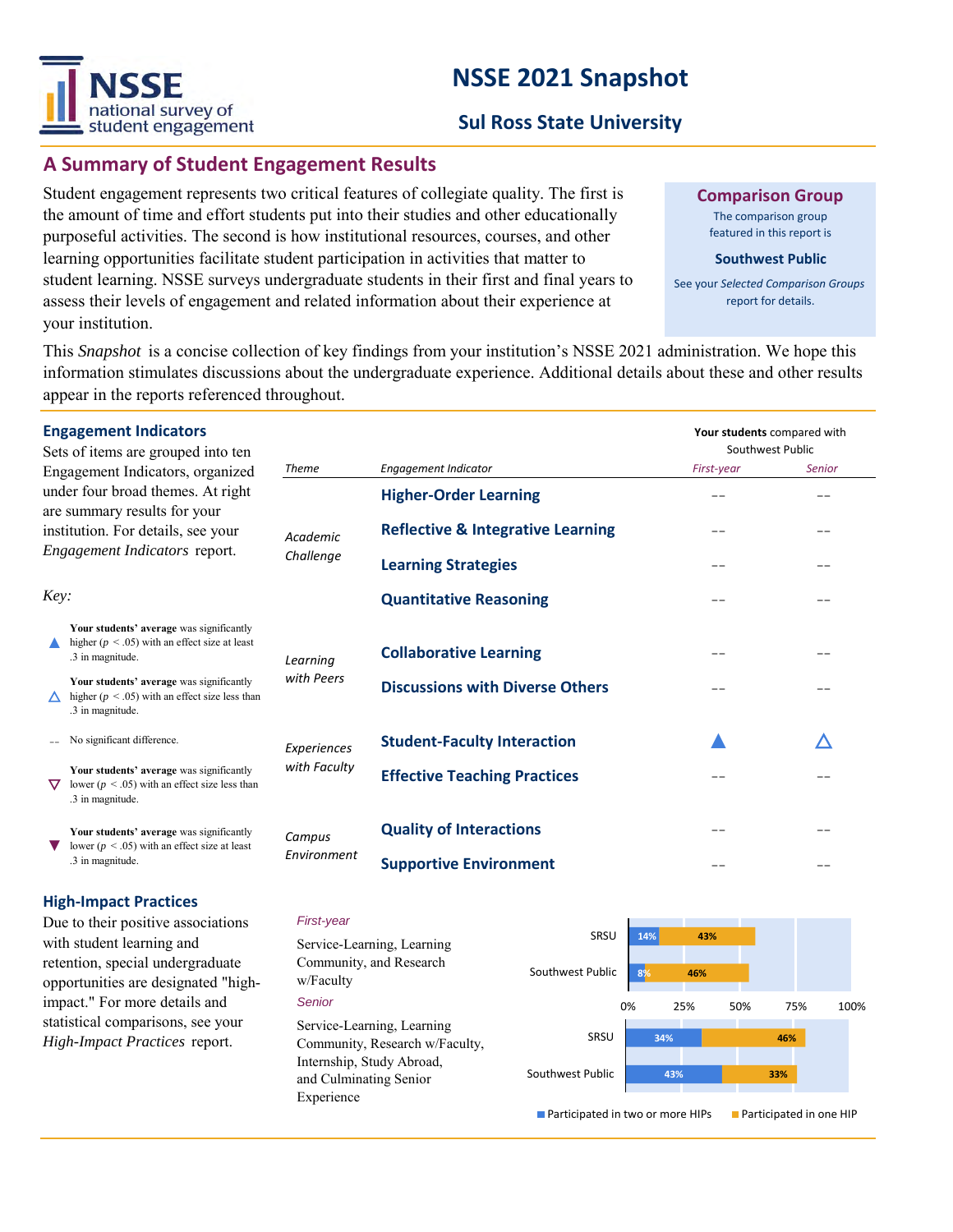

# **NSSE 2021 Snapshot**

# **Sul Ross State University**

## **Academic Challenge: Additional Results**

The Academic Challenge theme contains four Engagement Indicators as well as several important individual items. The results presented here provide an overview of these individual items. For more information about the Academic Challenge theme, see your *Engagement Indicators* report. To further explore individual item results, see your *Frequencies and Statistical Comparisons,* the *Major Field Report,* the *Online Institutional Report,* or the Report Builder.

# **Time Spent Preparing for Class**





#### **Reading and Writing**

These figures summarize the number of hours your students spent reading for their courses and the average number of pages of assigned writing compared to students in your comparison group. Each is an estimate calculated from two or more separate survey questions.



Preparing for Class

### **Challenging Students to Do Their Best Work <b>Academic Emphasis Academic Emphasis**

To what extent did students' courses challenge them to do their best work? Response options ranged from  $1 =$  "Not at all" to  $7 =$  "Very much."



How much did students say their institution emphasizes spending significant time studying and on academic work? Response options included "Very much," "Quite a bit," "Some," and "Very little."

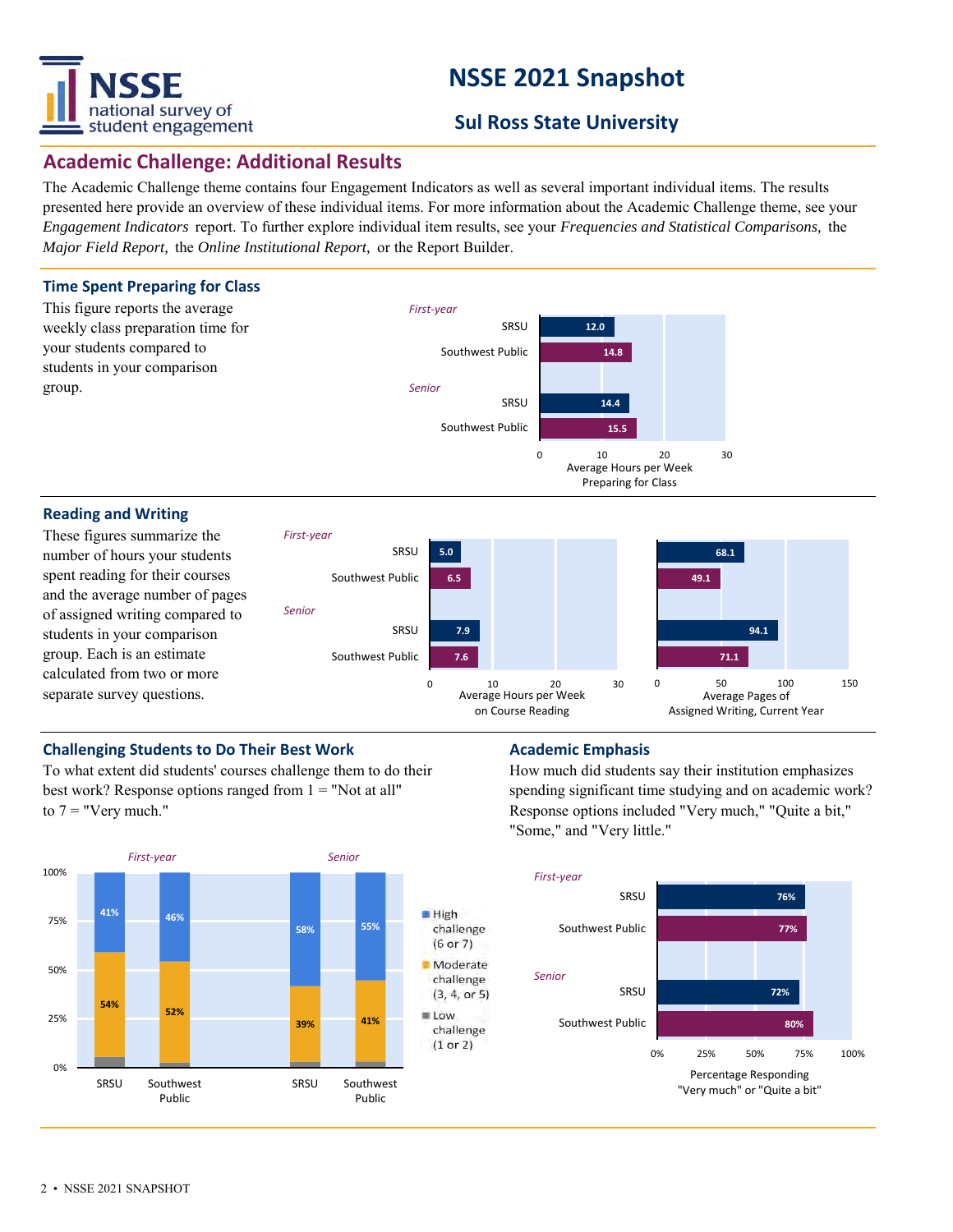

# **NSSE 2021 Snapshot**

# **Sul Ross State University**

## **Item Comparisons**

By examining individual NSSE questions, you can better understand what contributes to your institution's performance on the Engagement Indicators. This section displays the five questions<sup>a</sup> on which your students scored the highest and the five questions on which they scored the lowest, relative to students in your comparison group. Parenthetical notes indicate whether an item belongs to a specific Engagement Indicator or is a High-Impact Practice. While these questions represent the largest differences (in percentage points), they may not be the most important to your institutional mission or current program or policy goals. For additional results, see your *Frequencies and Statistical Comparisons* report.

#### **First-year**

#### **Highest Performing Relative to Southwest Public**

Worked with a faculty member on activities other than coursework  $(...)^{\mathsf{b}}$  (SF) Institution emphasis on helping you manage your non-academic responsibilities (...) $\text{c}$  (SE) Talked about career plans with a faculty member $^{\rm b}$  (SF) Instructors taught in a way that aligns with how you prefer to learn<sup>c</sup> Institution emphasis on attending campus activities and events  $(...)^c$  (SE)

#### **Lowest Performing Relative to Southwest Public**

| Forming a new idea or understanding from various pieces of information $\text{C}$ (HO)                |
|-------------------------------------------------------------------------------------------------------|
| Connected ideas from your courses to your prior experiences and knowledge <sup>b</sup> (RI)           |
| Spent more than 15 hours per week preparing for class                                                 |
| Analyzing an idea, experience, or line of reasoning in depth by examining its parts <sup>c</sup> (HO) |
| Applying facts, theories, or methods to practical problems or new situations <sup>c</sup> (HO)        |



Percentage Point Difference with Southwest Public



### **Highest Performing Relative to Southwest Public**

| Discussed your academic performance with a faculty member <sup>b</sup> (SF)                          |
|------------------------------------------------------------------------------------------------------|
| Instructors taught in a way that aligns with how you prefer to learn <sup>c</sup>                    |
| Talked about career plans with a faculty member <sup>b</sup> (SF)                                    |
| Discussed course topics, ideas, or concepts with a faculty member outside of class <sup>b</sup> (SF) |
| Quality of interactions with academic advisors <sup>d</sup> (QI)                                     |
|                                                                                                      |

#### **Lowest Performing Relative to Southwest Public**

| Discussions with People of a race or ethnicity other than your own <sup>b</sup> (DD)      |
|-------------------------------------------------------------------------------------------|
| Participated in an internship, co-op, field exp., student teach., clinical placemt. (HIP) |
| Spent more than 15 hours per week preparing for class                                     |
| Discussions with People from an economic background other than your own <sup>b</sup> (DD) |
| Worked with other students on course projects or assignments <sup>b</sup> (CL)            |
|                                                                                           |



a. The items on this page come from the Engagement Indicators (EIs), High-Impact Practices (HIPs), Sense of Belonging (SB), the academic challenge questions on page 2, and four additional questions about effective teaching (new in 2021). Key to abbreviations for EI items: HO = Higher-Order Learning, RI = Reflective & Integrative Learning, LS = Learning Strategies, QR = Quantitative Reasoning, CL = Collaborative Learning, DD = Discussions with Diverse Others, SF = Student-Faculty Interaction, ET = Effective Teaching Practices, QI = Quality of Interactions, SE = Supportive Environment.

- f. Estimate based on the reported amount of course preparation time spent on assigned reading.
- g. Estimate based on number of assigned writing tasks of various lengths.

b. Combination of students responding "very often" or "often."

c. Combination of students responding "very much" or "quite a bit."

d. Rated at least 6 on a 7-point scale.

e. Percentage reporting at least "some."